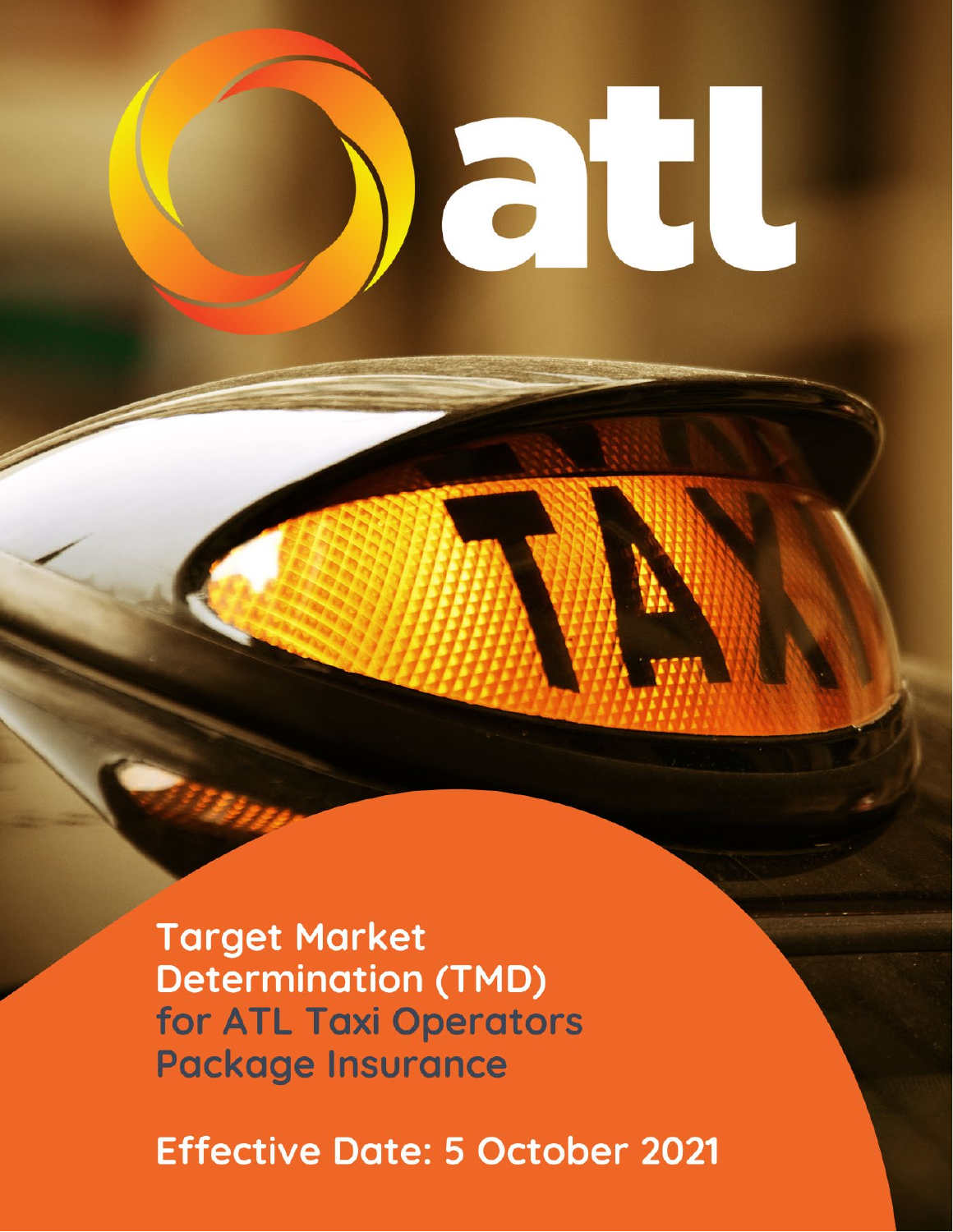# **Target Market Determination for ATL Taxi Operators Package Insurance**

# **Contents**

This document is the Target Market Determination (**TMD**) for ATL Taxi Operators Package Insurance (**Insurance**) distributed by ATL Insurance Group Pty Limited (**ATL**) ABN 33 133 273 631 AFSL 333234, under a binding authority issued to ATL by the insurer, The Hollard Insurance Company Pty Limited (**Hollard**) ABN 78 090 584 473, AFSL 241436 (together '**we**'). This TMD was prepared on the 5<sup>th</sup> of October 2021.

<span id="page-1-0"></span>We take a consumer-centric approach to the design of insurance products to make sure that our products are suitable for the consumers who fall within the target market. The insurance is distributed through licensed general insurance brokers who apply for cover on behalf of their customers in accordance with the applicable distribution conditions and eligibility criteria.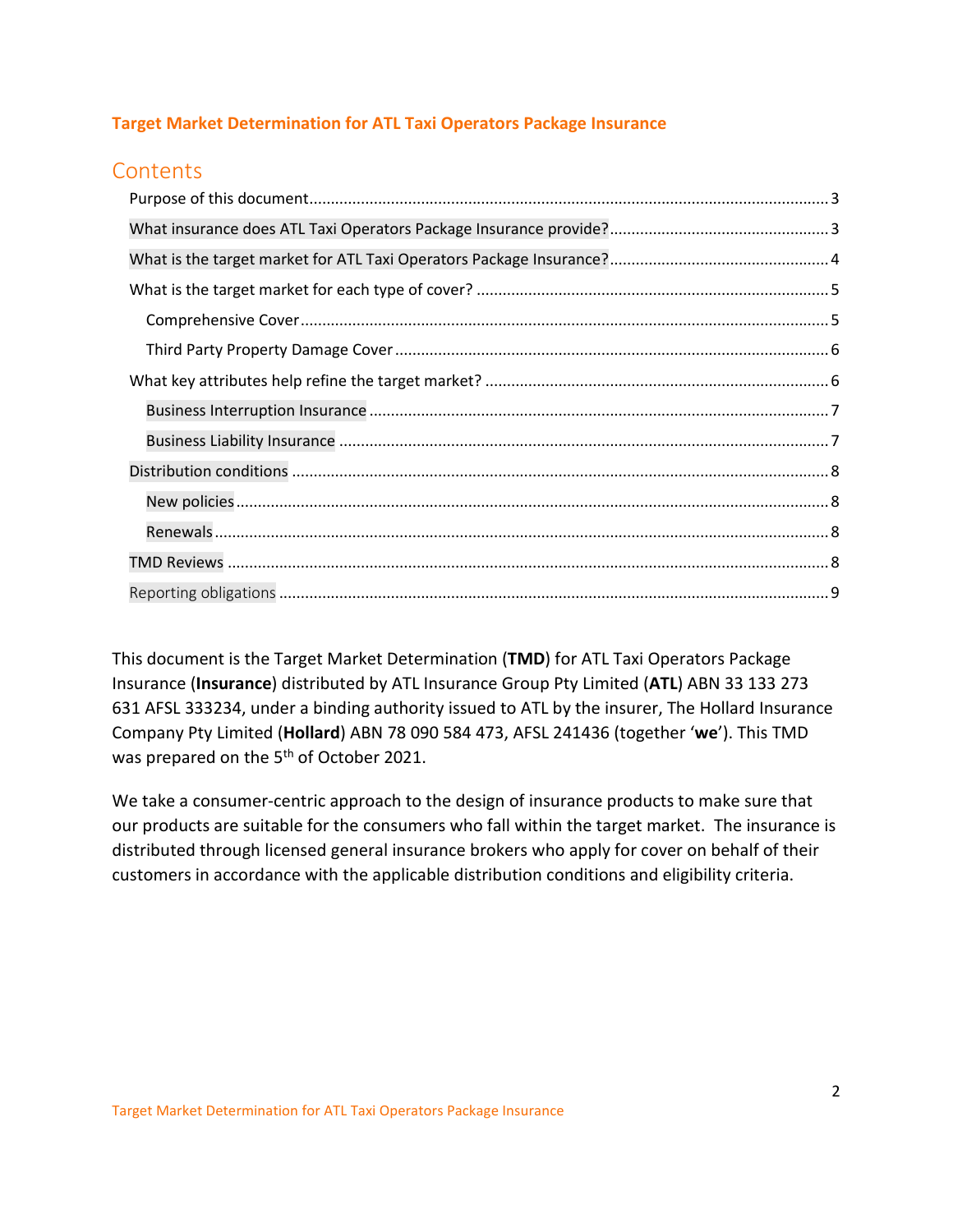# Purpose of this document

The purpose of this TMD is to describe the class of customers for which the Insurance has been designed and to specify distribution conditions including key eligibility criteria, which together ensure that the Insurance is likely to be consistent with the likely objectives, financial situation and needs of those customers.

It's important to note that this TMD doesn't take anyone's personal circumstances into account. Even if you are a customer in the target market, no one knows your situation better than you. Before you make any decisions about the Insurance, you should consult with your broker to ensure the insurance is appropriate for your personal circumstances; and read and consider the Product Disclosure Statement (**PDS**) which provides complete information about the Insurance, including coverage, exclusions, excesses, limitations, terms and your rights and obligations.

Also, this TMD doesn't include all the factors we consider when we decide whether to issue a policy. For example, we have a set of eligibility criteria we use to assess whether a risk is of a type or level we wish to insure, including, type of vehicle(s), value of the vehicle(s) and location of the vehicle(s) and whether driver(s) meet our age and experience and other eligibility criteria as set out in the PDS. These factors may change over time or in different circumstances. We apply these factors when we decide whether to offer, issue, renew or agree to vary a policy.

### <span id="page-2-0"></span>What insurance does ATL Taxi Operators Package Insurance provide?

The Insurance is designed to provide insurance cover to commercial businesses or individuals that operate one or more motor vehicles for use in their business, or in order to offer passenger transportation services to individuals or businesses in exchange for fees (**Transport Fleet**).

The Insurance provides cover to manage one or more of the following risks arising from the use of the Transport Fleet (**Fleet Risks**):

- o Loss or damage to the Transport Fleet;
- o Legal liability for damage caused to other people's property.

There are two types of cover available under the Insurance for vehicles in the Transport Fleet:

**Comprehensive Cover**, which provides cover against loss or damage to the Transport Fleet arising from accident, collision, theft, fire, storm, or malicious damage. This cover also includes Third Party Property Damage Cover.

**Third Party Property Damage Cover**, which provides cover against legal liability for damage caused to other people's property arising from the use of the Transport Fleet. This cover provides no insurance for damage to the Transport Fleet regardless of who is at fault.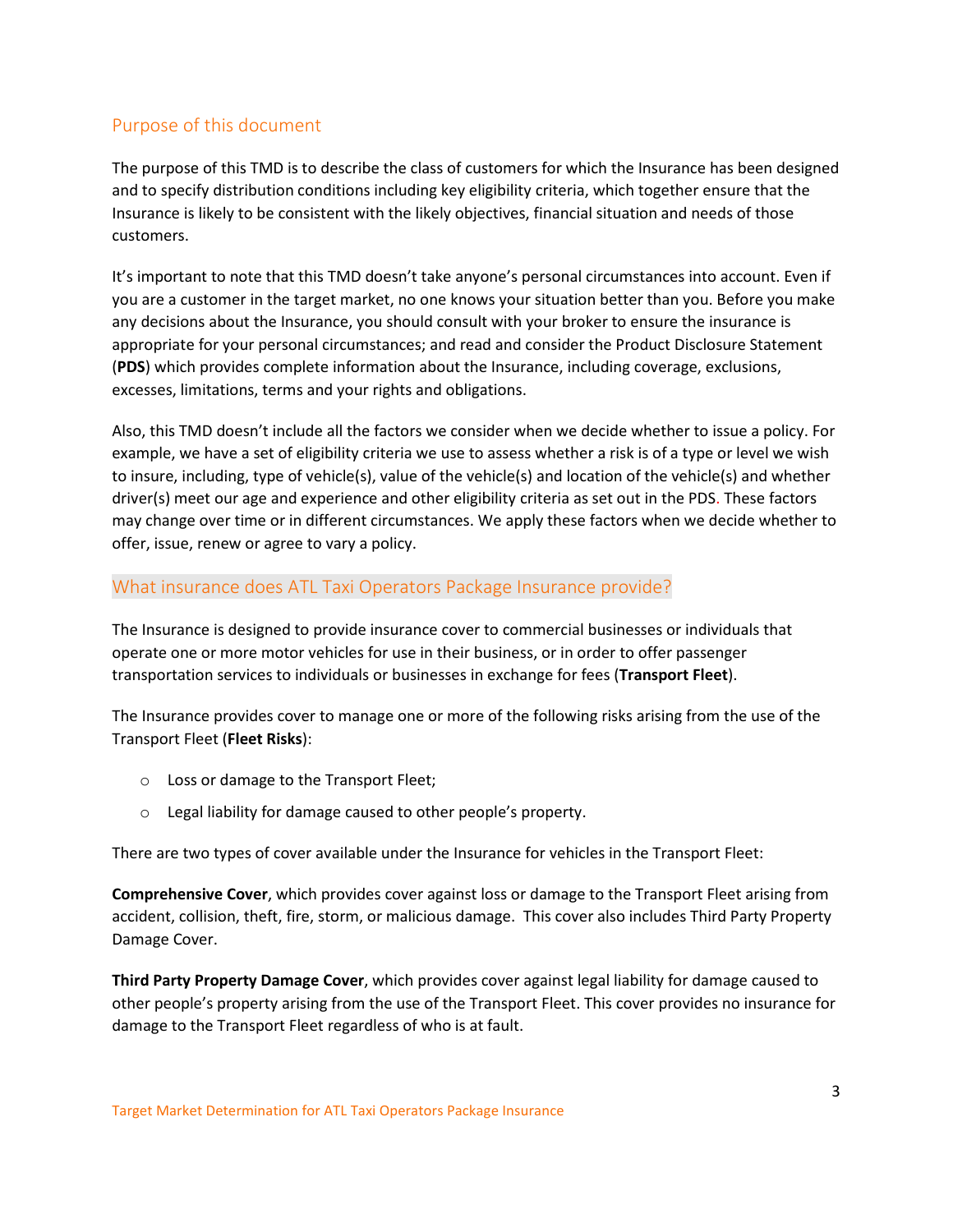The Insurance does not include cover for loss of income that may result from a vehicle in the Transport Fleet being damaged and therefore not available for use, however, customers who select Comprehensive Cover can extend their cover by adding any of the optional covers:

- o Business Interruption Insurance (Downtime);
- o Business Liability Insurance.

### <span id="page-3-0"></span>What is the target market for ATL Taxi Operators Package Insurance?

The target market for the Insurance is:

- $\checkmark$  Individuals, commercial businesses or other enterprises which;
- $\checkmark$  operate motor vehicles primarily intended to transport individuals, rather than goods, such as taxis;
- $\checkmark$  own and operate a Transport Fleet; and
- $\checkmark$  require insurance to manage Fleet Risks.

The Insurance is not designed for:

- × enterprises that require standalone cover for vehicles that are used as tools of trade, such as excavators, forklifts or other special use vehicles;
- × Individuals, commercial businesses or other enterprises which transport goods for reward (These enterprises may be in the target market for our Transport Operators Package Insurance.)
- × individuals who use their vehicle(s) for personal use and to provide services, including rideshare or other personal transport and delivery services (These customers may be in the target market for our Rideshare Operators Package Insurance)

#### **Commercial Businesses, Individuals, or other enterprises**

The Insurance is designed for businesses that operate a Transport Fleet.

That means the target market is made up of commercial enterprises or individuals that operate a Transport Fleet which they use as part of that business in relation to, or for the purpose of, the provision of people transportation services.

This includes, but is not limited to:

 $\checkmark$  taxi operations providing passenger transport services;

#### **Operate a Transport Fleet**

A Transport Fleet is: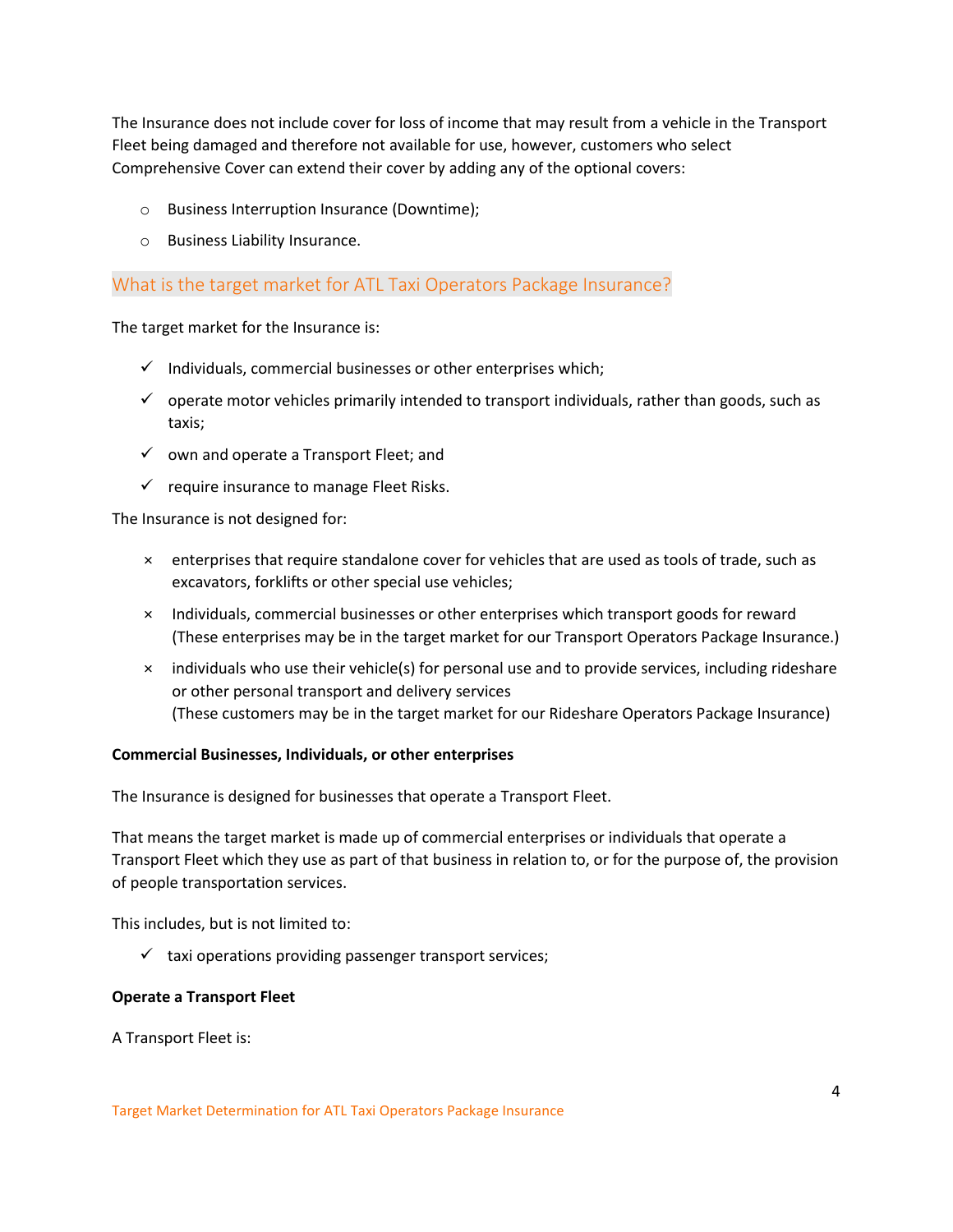- $\checkmark$  a fleet of one or more motor vehicles registered for use on public roads within Australia;
- $\checkmark$  owned (including vehicles subject to finance) or leased by the commercial business;
- $\checkmark$  for use by the business and its staff and employees;
- $\checkmark$  to be used primarily to provide passenger transportation services in exchange for fees; and
- $\checkmark$  used primarily to transport people in return for fees on public roads.

A Transport Fleet is not a fleet of vehicles:

- × comprised only of vehicles used as tools of trade, such as excavators or other special use vehicles; or
- × Individuals, commercial businesses or other enterprises which transport goods for reward
- × primarily used off road or used primarily on private property; or
- × Used for any race, trial, test, contest or other motor sport.

#### **Manage Fleet Risks**

The Insurance is designed to manage Fleet Risks.

 $\checkmark$  That means the target market is made up of individuals, commercial businesses or other enterprises;

that wish to take out insurance to manage one or more of the Fleet Risks.

The Insurance is not designed for:

- × individuals, commercial businesses or other enterprises that do not require insurance to manage Fleet Risks; or
- × individuals, commercial businesses or other enterprises that wish to self-insure.

# <span id="page-4-0"></span>What is the target market for each type of cover?

#### <span id="page-4-1"></span>Comprehensive Cover

Comprehensive Cover provides insurance for loss or damage to a vehicle in the Transport Fleet. It covers loss or damage to the vehicle in the Transport Fleet and also includes Third Party Property Damage Cover. Customers who select Comprehensive Cover can also choose to add one or more optional covers.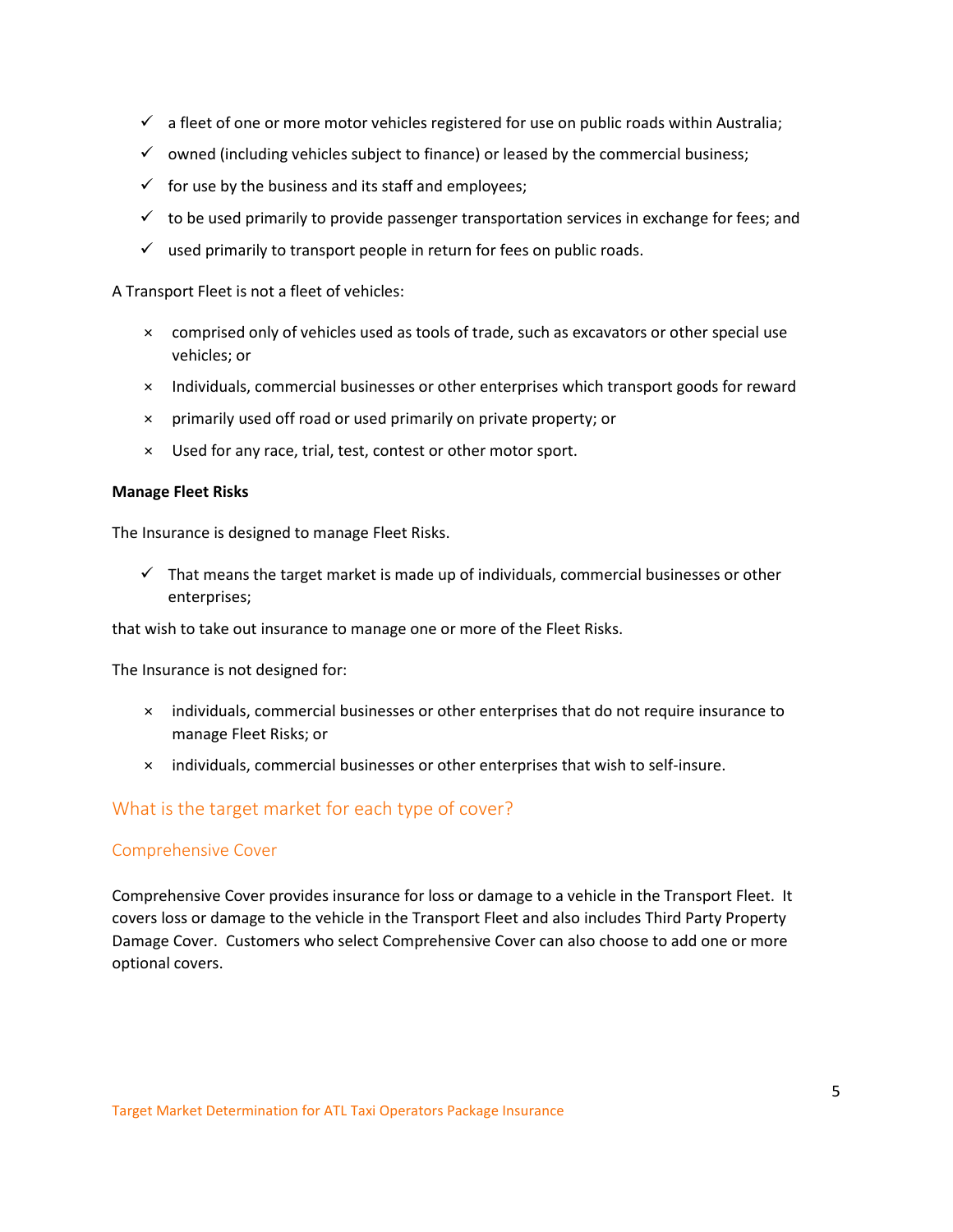The target market for Comprehensive Cover is customers who require insurance to manage the risk of loss or damage to the Transport Fleet. The target market also includes customers who wish to add one or more of the optional covers, only available with Comprehensive Cover.

This includes customers who require insurance when loss or damage to a vehicle in the Transport Fleet:

- $\checkmark$  is the fault of the eligible driver of the vehicle in the Transport Fleet; or
- $\checkmark$  is caused by another person who is:
	- o not able to be identified; or
	- o is uninsured and is unable to pay for the loss or damage.
- $\checkmark$  is as a result of theft or malicious damage.
- $\checkmark$  arises from a fire or storm,
- $\checkmark$  results in consequential losses that may be covered by an optional cover.

#### <span id="page-5-0"></span>Third Party Property Damage Cover

Third Party Property Damage cover (**TPPD**) provides insurance for legal liability for damage caused to other people's property, including other vehicles, arising from the use of a vehicle in the Transport Fleet. If the eligible driver of a vehicle in the Transport Fleet is legally responsible for an accident that results in damage to other people's property, TPPD will pay to repair the damage or property loss. TPPD does not cover loss or damage to vehicles in the Transport Fleet in any circumstances.

The target market for Third Party Property Damage Cover is customers who require insurance to manage the risk of legal liability for damage caused to other people's property arising from and caused by the use of vehicles in the Transport Fleet.

### <span id="page-5-1"></span>What key attributes help refine the target market?

The target market for each type of cover available under the Insurance can be refined by determining which customers are likely to obtain value from the optional covers (which are only available with Comprehensive Cover) taking into account the key attributes of those optional covers.

The insurance is distributed through licensed general insurance brokers who apply for cover on behalf of their customers. The distribution conditions require brokers to provide information in respect of their customers to confirm eligibility for the Insurance and any optional covers.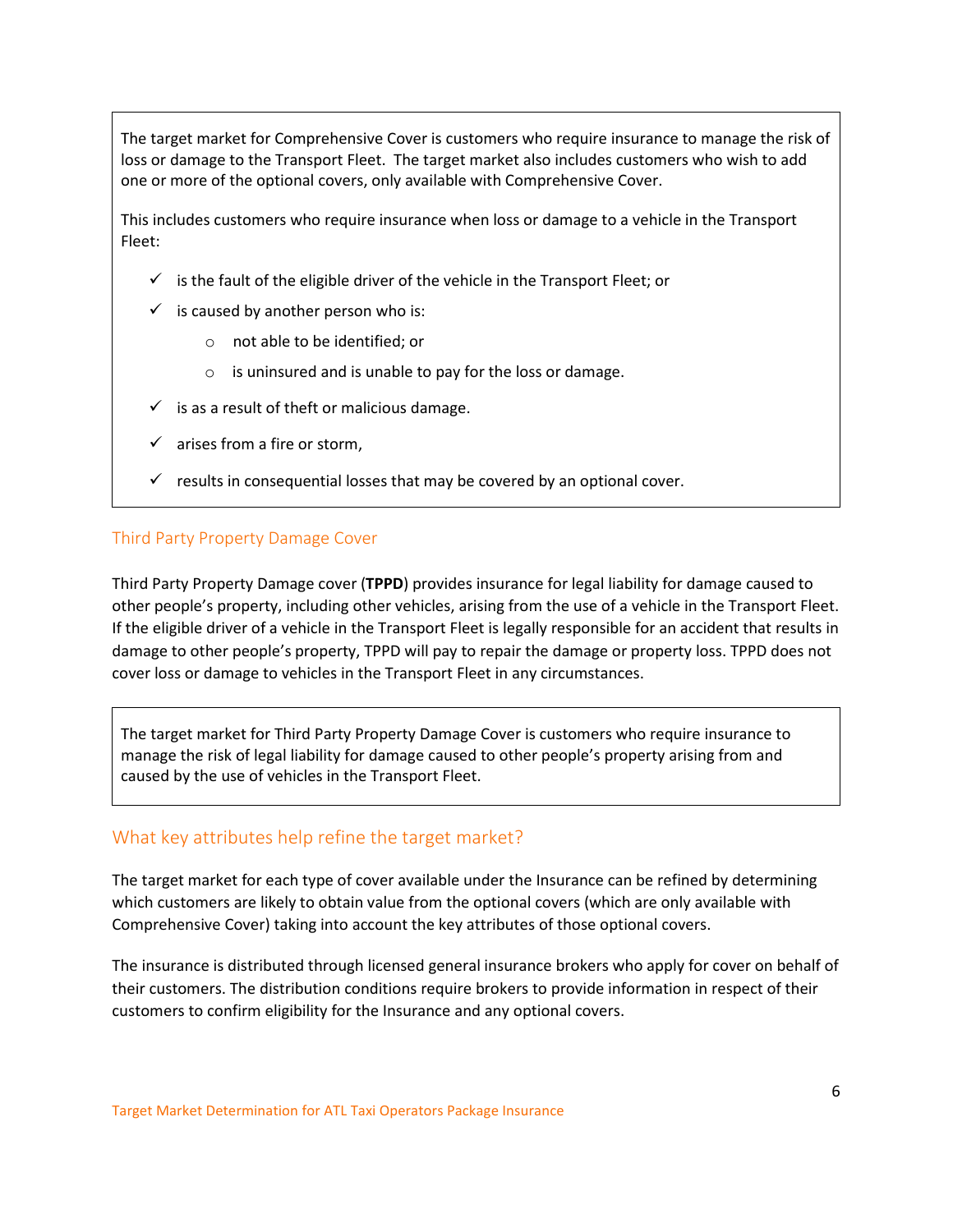The Distribution Conditions only allow the Insurance to be issued to customers who are eligible to take up the Insurance and are therefore within the target market, as refined by these key attributes, which ensures that the Insurance is likely to be consistent with the likely objectives, financial situation and needs of those consumers.

The information below explains when and how each key attribute is likely to be consistent with the likely objectives, financial situation and needs of customers in the target market. It is not intended to be a full description of each key attribute. Further information about each key attribute is set out in the PDS.

The target market for Comprehensive Cover includes customers who require insurance to manage one or more of the risks covered by the optional covers. Comprehensive Cover is likely to be consistent with the likely objectives, financial situation and needs of those customers.

#### <span id="page-6-0"></span>Business Interruption Insurance (Downtime)

The key attribute of the Business Interruption Insurance option is to provide cover up to the nominated amount in the event of a vehicle in the Transport Fleet not being operational due to an event which is covered by the policy.

This optional cover is likely to be consistent with the likely objectives, financial situation and needs of customers who require insurance to manage that risk of ongoing expenses up to the nominated amount, such as an existing obligation to make ongoing finance payments in respect of the Transport Fleet or a replacement hire vehicle.

#### <span id="page-6-1"></span>Business Liability Insurance

The key attribute of the Business Liability Insurance option is to provide cover against legal liability to pay amounts as a result of a claim for injury or damage to property of a third party arising out of the customer's business activities, excluding loss or damage covered under the Commercial Motor Insurance.

<span id="page-6-2"></span>This optional cover is likely to be consistent with the likely objectives, financial situation and needs of customers who require insurance to manage risks arising out of the customers business activities as a Transport Operator. This may include customers who do not have any other form of business insurance or wish to combine their insurances in one policy.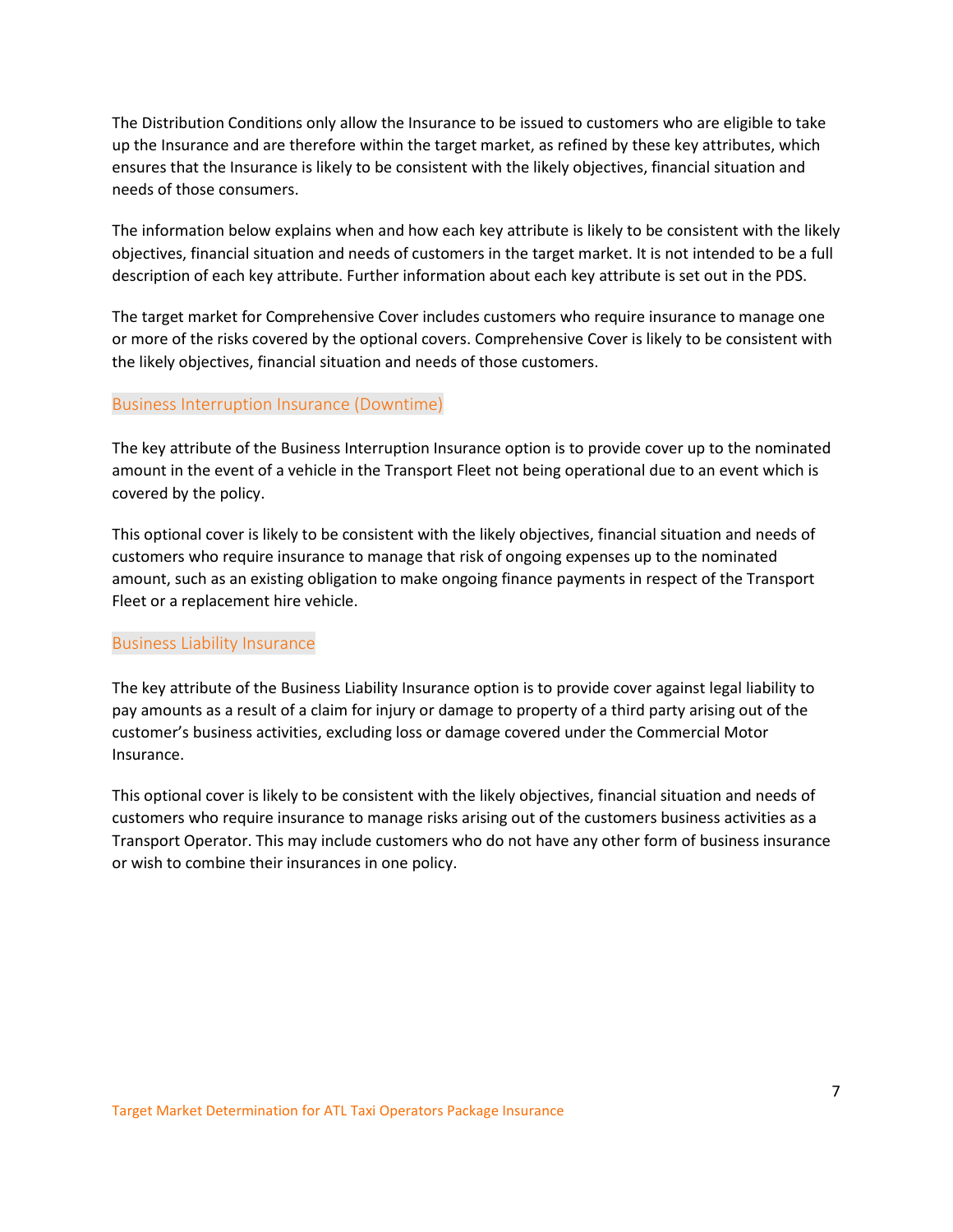# Distribution conditions

### <span id="page-7-0"></span>New policies

The Insurance is distributed by ATL as the Authorised Representative of Hollard, the insurer.

Before the Insurance is issued, the distribution conditions require brokers to provide information in respect of their customers to confirm eligibility for the Insurance and any optional covers. Customers who are eligible will be in the target market if they also:

- meet our underwriting guidelines; and
- are able to pay the premium.

Hollard have a range of supervision and monitoring procedures and contractual arrangements with ATL to ensure that customers are asked these questions and that they are only offered the Insurance if they are likely to be in the target market for the type of cover and applicable key attributes.

## <span id="page-7-1"></span>Renewals

Before a policy expires, we will consider:

- the information previously provided to us;
- updates to that information;
- other potential changes.

Based on this information and the Brokers confirmation, we will consider whether the customer remains eligible for the current type of cover and applicable key attributes and whether we will offer renewal. In making this assessment, we will have regard to the likely impact on customers of offering cover to customers who are not in the target market and of other various alternatives.

If the customer is no longer eligible for the Insurance and is not likely to be in the target market for the current type of cover, or if we decline to renew, we will explain this clearly and prominently.

# <span id="page-7-2"></span>TMD Reviews

We will review this TMD regularly to make sure it remains appropriate. The first review will be within 12 months of the date it is prepared, and then within 3 years of completion of the previous review thereafter.

As well as our regular reviews, additional reviews may be triggered if we determine that there has been an event or circumstance that reasonably suggests that this TMD needs to change. This would be the case if it's no longer reasonable to conclude that:

- if the Insurance is issued to a customer in accordance with the distribution conditions, it would be likely that the customer is in the target market; or
- the Insurance is likely to be suitable for customers in the target market.

Target Market Determination for ATL Taxi Operators Package Insurance